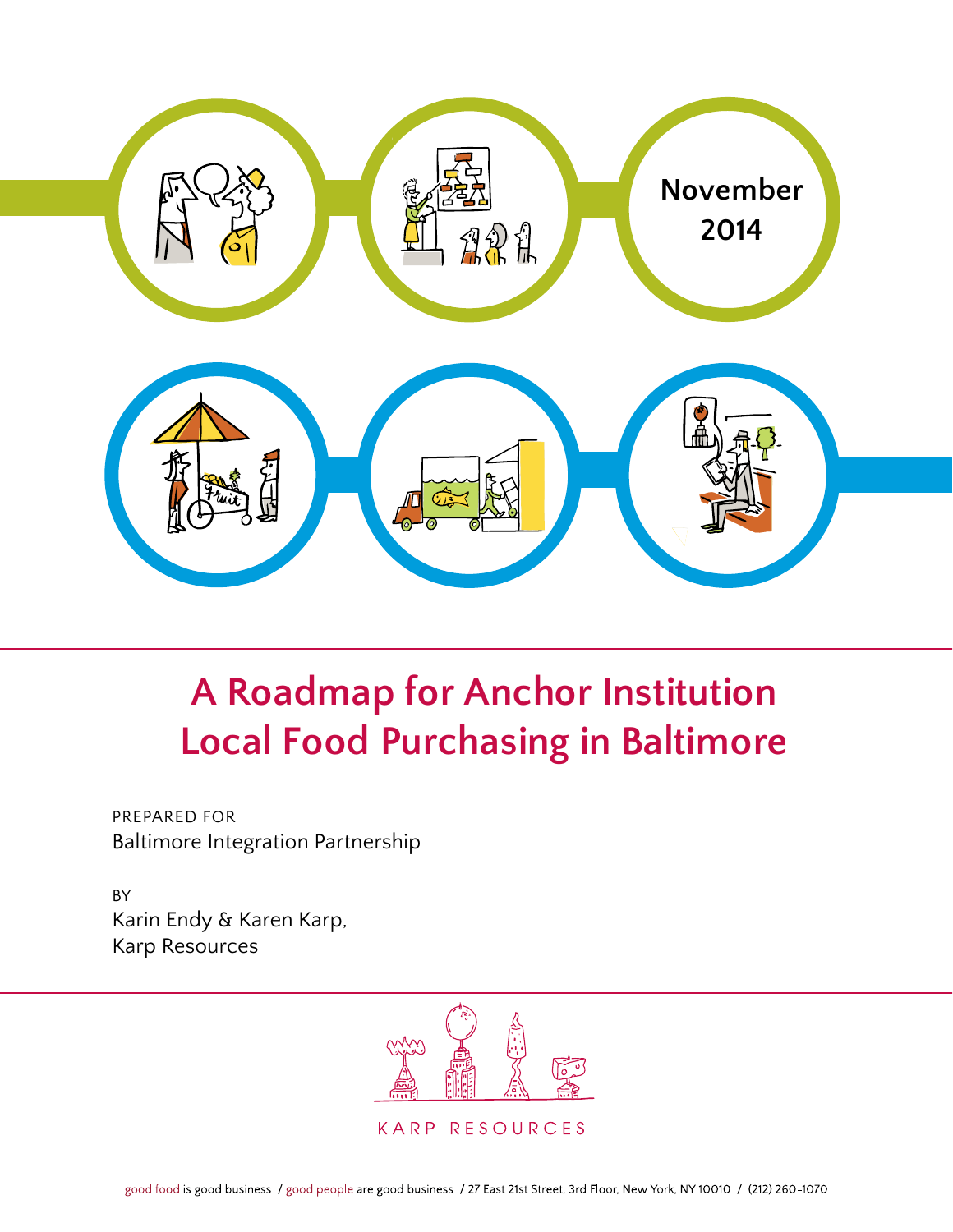The Baltimore Integration Partnership is grateful to the Annie E. Casey Foundation, Living Cities, the Surdna Foundation, and the Goldseker Foundation for their generous support to make this research possible. The findings and conclusions in the report are those of the authors alone and do not necessarily reflect the opinions of the foundations, the individual Board members, or Board member organizations of the Baltimore Integration Partnership.

> Baltimore Integration Partnership Board Member Organizations Annie E. Casey Foundation Association of Baltimore Area Grantmakers Associated Black Charities The Baltimore Metropolitan Council Baltimore Workforce Funders Collaborative Bon Secours Baltimore Health System The City of Baltimore Office of the Mayor Coppin State University The Goldseker Foundation Johns Hopkins Hospital Johns Hopkins University Loyola University Maryland Maryland Institute College of Art Morgan State University The Reinvestment Fund The State of Maryland Office of the Governor The University of Baltimore The University of Maryland Baltimore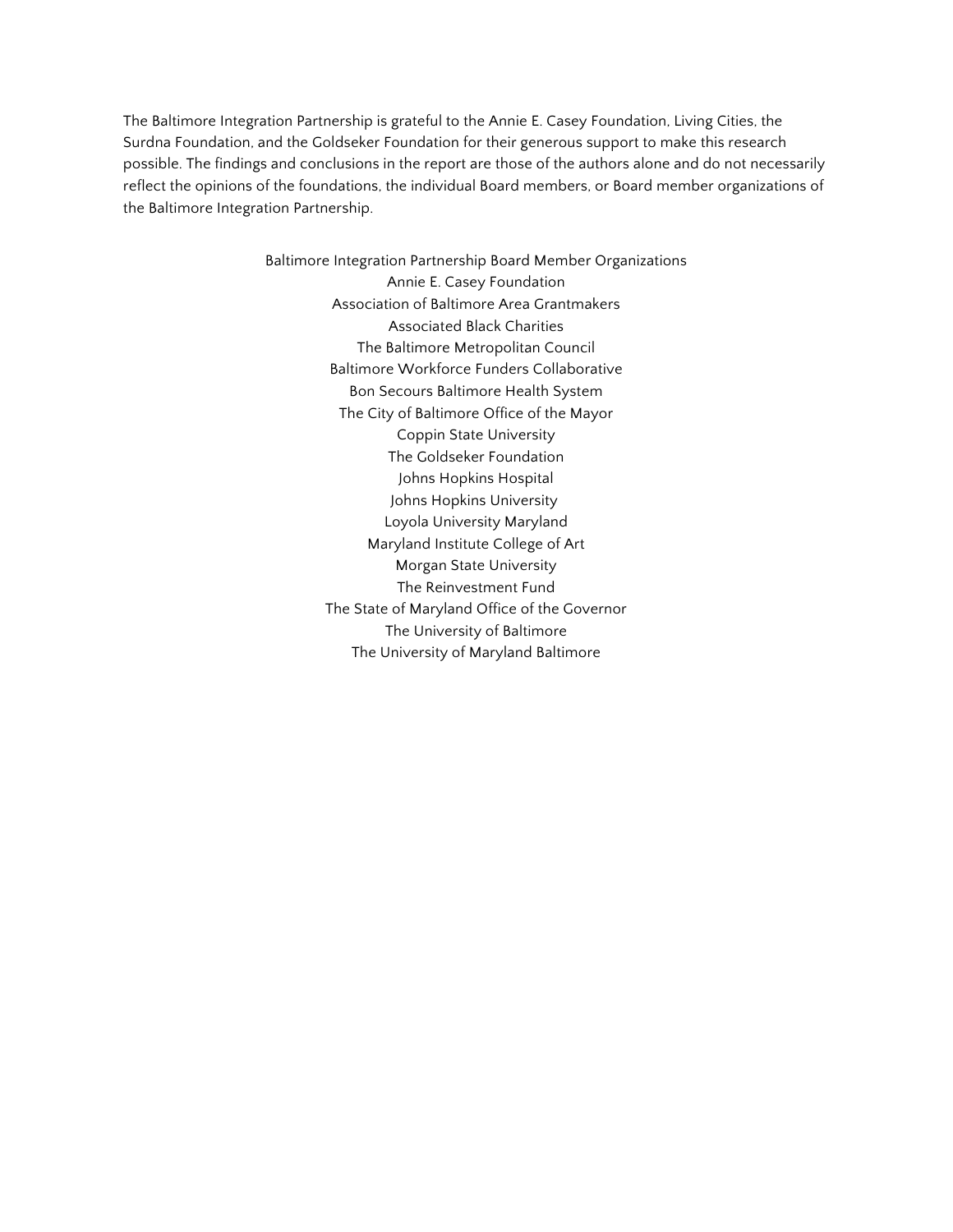## **Introduction**

Karp Resources was retained by the Baltimore Integration Partnership ("BIP") to assess anchor institutions' food procurement activities, identify opportunities for anchor institutions to shift purchases to local suppliers in order to drive economic opportunity for minority-owned firms and create jobs in Baltimore City, and to provide support to the anchors throughout the process.

The BIP is a collaborative partnership of educational and healthcare institutions (anchor institutions), funders, nonprofits and public organizations focused on establishing economic inclusion as the business culture of norm in the Baltimore region, through local hiring, purchasing and community reinvestment. There is a significant role that anchor institutions can play in strengthening the growing local food sector in Baltimore by identifying local food businesses and shifting purchasing dollars to those local businesses. BIP has retained Karp Resources to support those efforts.

In 2013, Karp Resources and the Initiative for a Competitive Inner City explored the opportunities for anchor institutions in Baltimore to create jobs through adjustments to their food procurement activities. Anchor institutions are a strategic area of focus for the BIP because of their significant role in the local community, their purchasing power, and their long-term interest in seeing the local community thrive. The food cluster – the constellation of food businesses in a particular area responsible for getting food from farm to dining hall – is a powerful job-creation engine because it is large in scope and growing, it significantly consists of small businesses, and has a large percentage of jobs requiring less than a college degree. Baltimore's food cluster mirrors many of the trends that we see taking root in cities nationwide: a growing number of new food businesses and food entrepreneurs, a coordinated effort within City government around food initiatives, building out of a food hub and related infrastructure, a farm to school-type initiative within the Baltimore Public Schools, workforce development programs training workers for food industry employment, public market revitalization, mapping and other data transparency initiatives, and, of course, anchor institution engagement. Baltimore anchor institutions have the opportunity to play a key role in strengthening the food sector through local food procurement initiatives.

The five anchors participating in the first report spent about \$25 million on food services, plus an additional \$7 million in catering services – a total of \$32 million. The \$25 million of food service expenditures was primarily facilitated through contracts with food service operators and included salaries for food service workers, supplies and other costs. About 22%, or an estimated \$11 million, was spent on food products. Based on detailed analysis of available data for the food products purchased, we estimated that currently around 23% of food products were sourced from vendors or distributors located in Baltimore City (17%) or County (6%). As a result, those dollars contributed directly to jobs for Baltimore-area residents.<sup>1</sup>

When we extrapolated figures from our participating anchor institutions to all of the university anchors in Baltimore City we arrived at a range of \$16 to \$20 million spent on food products by local anchors across Baltimore City. Assuming a similar percentage of products were purchased from local vendors across all of these anchors, we believe that there is an opportunity for up to \$15 million of current spending to be diverted toward area food businesses (by increasing the 23% currently spent locally).

Based on national data, we estimated that roughly every \$140k that anchors spend on food products with

 <sup>1</sup> It is important to note that these figures refer to any vendor located within those geographies – from a local bakery to a local bottling affiliate of a global soft drink manufacturer – and in many cases does not refer to the geographic location of the food producer (see "Definition of Local Used in This Study" for more detail).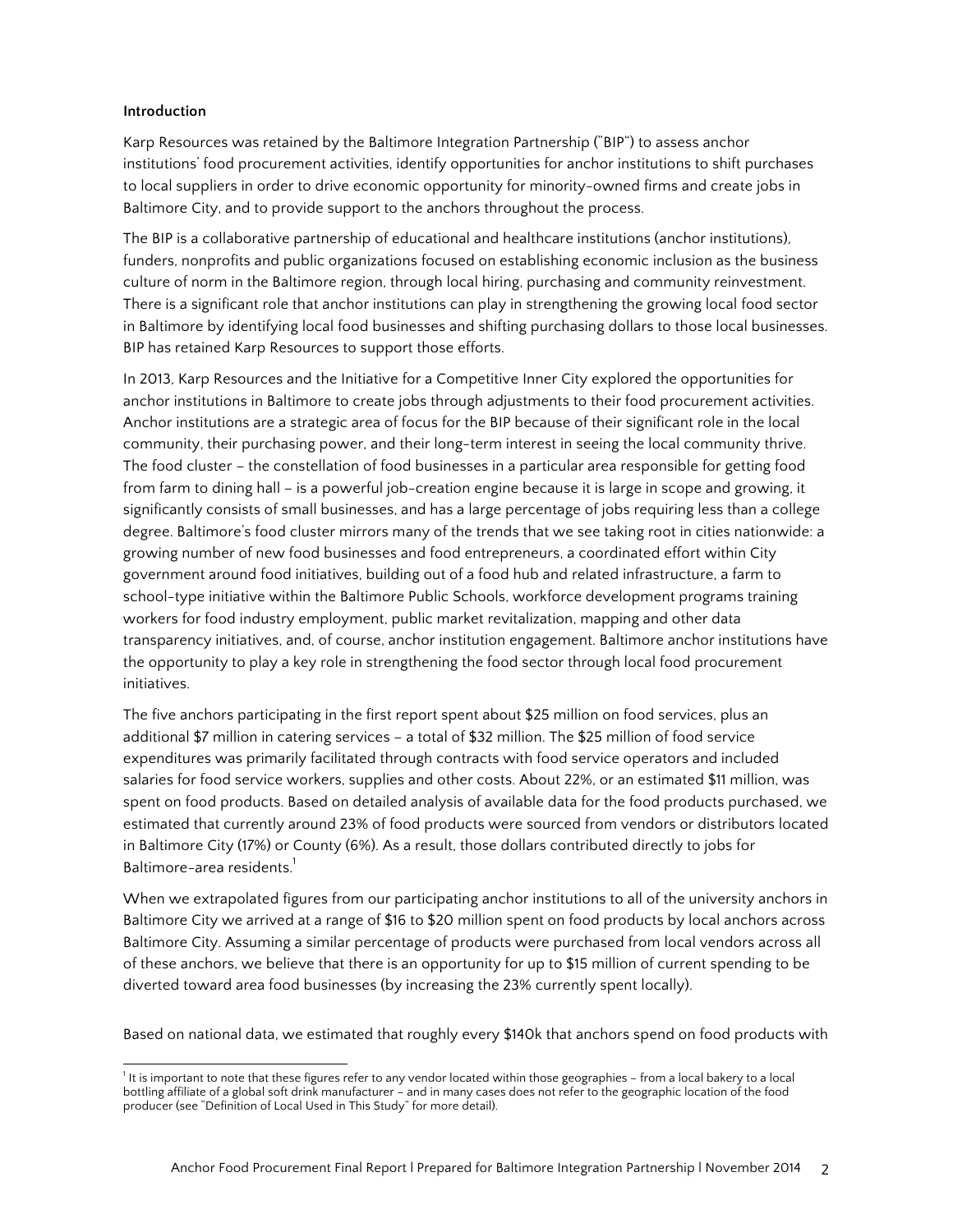local firms supports one job. So, the \$16 to \$20 million spent across anchor institutions on food has the potential to support 114 to 143 jobs, and every 1% increase in the amount of current spending that is diverted to a Baltimore-area firm would add 1.3 jobs. $^2$  An estimated additional \$36 to \$57 million of food spending by the 14 Baltimore area hospitals has the potential to quadruple the jobs impact. As BIP works with anchor institutions to move their purchasing to local firms, their actions and the methodology used to change procurement processes and can serve as a model for the private sector, compounding local job growth and economic impact.

The first report identified three key methods for driving increased local food spending by anchor institutions. These are all still applicable today and they are:

- **1. Select caterers based on enhanced criteria.** The catering expenditures at university anchors are significant (22% of the total food service spend) and represent an equally significant opportunity to drive positive change. While catering is generally de-centralized at these institutions, with decisions often being made by department heads or within specific cost centers, the ability to align spending with job-creation activities in some ways boils down to the selection of a caterer. Choosing caterers that are located in – or hire employees from – geographies of interest and that have an expressed commitment to working with Baltimore-area suppliers will drive more of those \$11 to \$14 million catering dollars into the local economy. Many of the caterers that we spoke with were willing to offer up this information because they felt it was a selling point for their business. Catering also offers an opportunity to hire minority businesses, who are more likely to be certified by city or state programs than other small food businesses.
- **2. Take advantage of opportunities to work through broadline distributors:** One key challenge for anchors in spending more food dollars locally is that they don't typically make food purchasing decisions. Within the boundaries of their contract, food service contractors have decisionmaking authority about what food is purchased – not the anchor procurement representative. Food service contractors are employed directly by anchors to run the food service operations on campus, and nearly always work with distributors to source (purchase) their food products – typically a broadline distributor for a majority of generalized products, and a produce distributor, and sometimes others. In speaking with distributors (broadlines and produce), they are keenly aware of the increasing emphasis on "buying local" among their customers and in many cases are making efforts to add offerings (or re-brand existing offerings) that are locally produced. Many offer locally produced products today, or can work with food service contractors to find local options for key products – and we expect this opportunity to become increasingly relevant. Distributors should be able to provide a list of local options to food service contractors, who can prioritize these products for anchors that request a preference. For example, one food service contractor was able to provide Karp Resources with a "shipped from" zip code for each product they used. In some cases, anchors can also work with food service contractors to find local products that meet specifications and bring these products into the existing supply chain. This option is more complex than selecting caterers, but provides an opportunity to impact a larger volume of purchases and to select specific products where a local supply is known.
- **3. Support Baltimore's food cluster entrepreneurs.** In the course of our work, we came across a variety of small food businesses that are hungry to grow, and need some basic support and

 $\frac{1}{2}$  Of course, many factors influence how much revenue a firm would need to add in order to trigger new hiring. Indeed, when we asked local business owners to comment on that amount, we received answers that ranged from \$60,000 to over \$1 million, reflecting the different dynamics across business size, type, and capacity – as well as the uncertainty of predicting such a figure. What was clear with all of the business owners that we contacted was that selling their products to anchors was seen as a positive because of the potential to support business growth and increase visibility.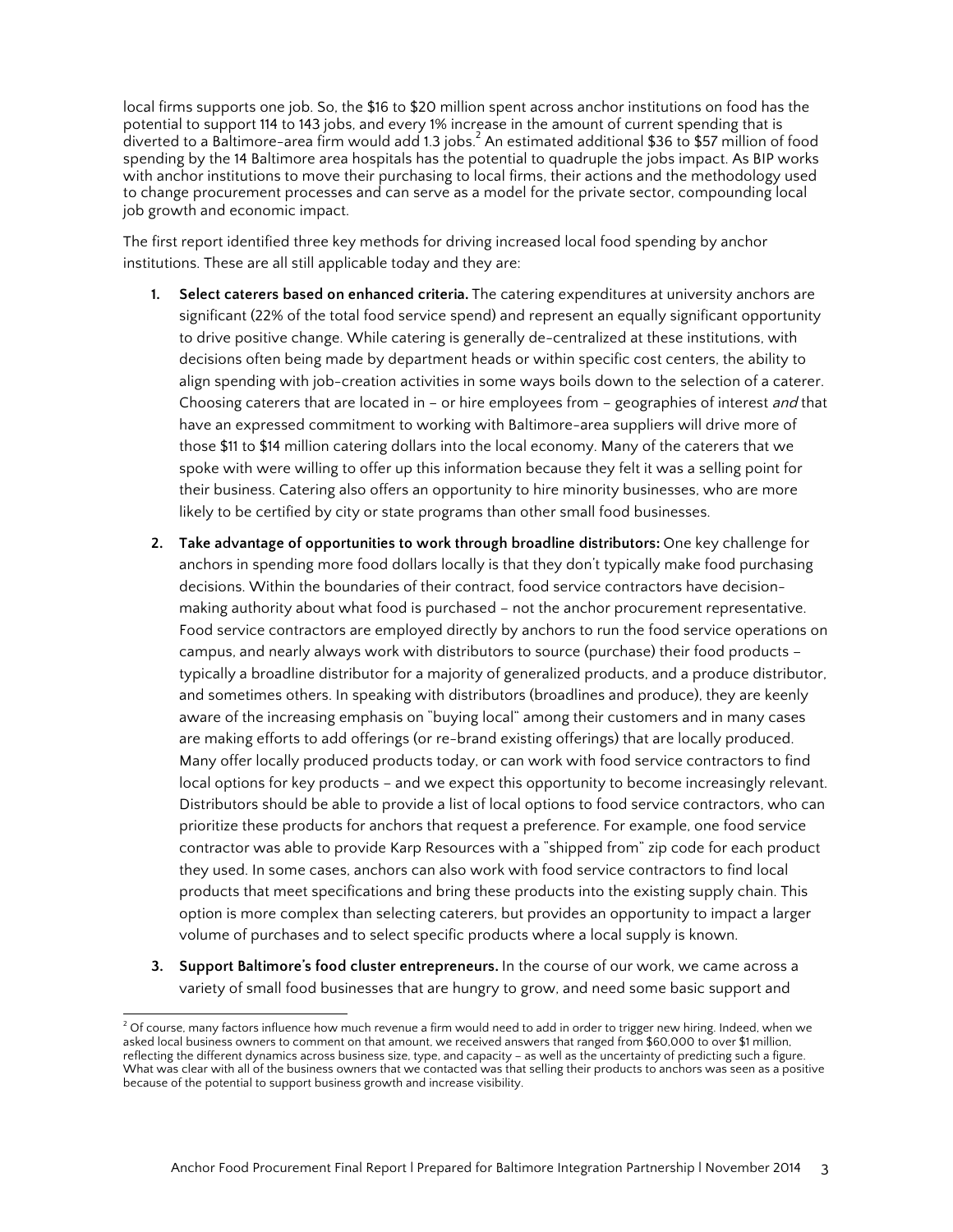incremental revenue to realize that growth. Snack makers, farmers, bakers, ice cream makers, coffee roasters and butchers all had a growth plan and many mentioned the significant impact that an anchor contract would represent for their ability to achieve that growth. These findings are echoed in the second phase of our work and discussed more fully below.

This project is a follow-up to Karp Resources' initial work in order to test anchor purchasing activities along with supply side interest and ability to meet anchor needs. As part of this work, we examined anchor constraints along with regulatory barriers and opportunities to broaden economic inclusion. We sought to include food service providers, who contract with the anchor institutions to provide food in the form of meal plans, cafes and retail operations as well as catering services and purchase food in order to serve anchor needs. We also sought to pilot local purchasing activities while learning about the ability of local small businesses to meet anchor food purchasing needs. Ultimately, by piloting this effort, both procurement barriers and small business needs have been identified. BIP partners may consider how best to focus efforts to maximize and sustain local food procurement efforts.

This report provides an overview of operational structures, challenges, and opportunities for anchor institutions to leverage food purchasing to create economic opportunity and jobs in Baltimore City. It includes recommendations for actions that may be taken to remove regulatory barriers or provide regulatory support for local purchasing, anchor-foodservice contract terms, and supports for small businesses. Details relating to specific products identified for procurement and vendor recommendations have been provided separately.

# **Methodology**

Karp Resources conducted interviews with all participating anchors plus the Baltimore Public Schools. Several anchors and foodservice providers participated in additional interviews and follow up conversations. Food purchasing data was requested from all foodservice providers. A limited response led to a second more focused request. This second request garnered some responses but as of the end of July not all providers had participated. The project required active participation by the anchor institutions and their foodservice providers. Response and engagement from both anchors and foodservice providers was varied.

Based on the limited data provided in April and May and an anchor and foodservice provider meeting at BIP on May 31, 2014, a list of targeted food products was identified and became the focus of supplier research and engagement. Karp Resources researched potential suppliers of these products, screening vendors for Baltimore City (while also considering Baltimore County) operations, Minority Business Enterprise ("MBE") certified (or ability to become certified), the ability to add jobs, and the ability to meet foodservice provider requirements. A select group of vendors was identified for interviews and were invited to network with the anchor institutions and foodservice providers.

# **Anchors and Foodservice Providers**

Eight anchor institutions agreed to be participate in this project, including six universities and two hospitals. University of Baltimore's limited foodservice is provided by a variety of caterers and the food procurement process for foodservice providers discussed below does not apply to them.<sup>3</sup> Baltimore Public Schools is interested in local purchasing and has participated in several calls and meetings but is not part of the anchor group. The challenges and operational structures for the public school system are not included in this summary.

 $3$  Opportunities to direct catering spend to local firms is detailed in the Phase 1 report.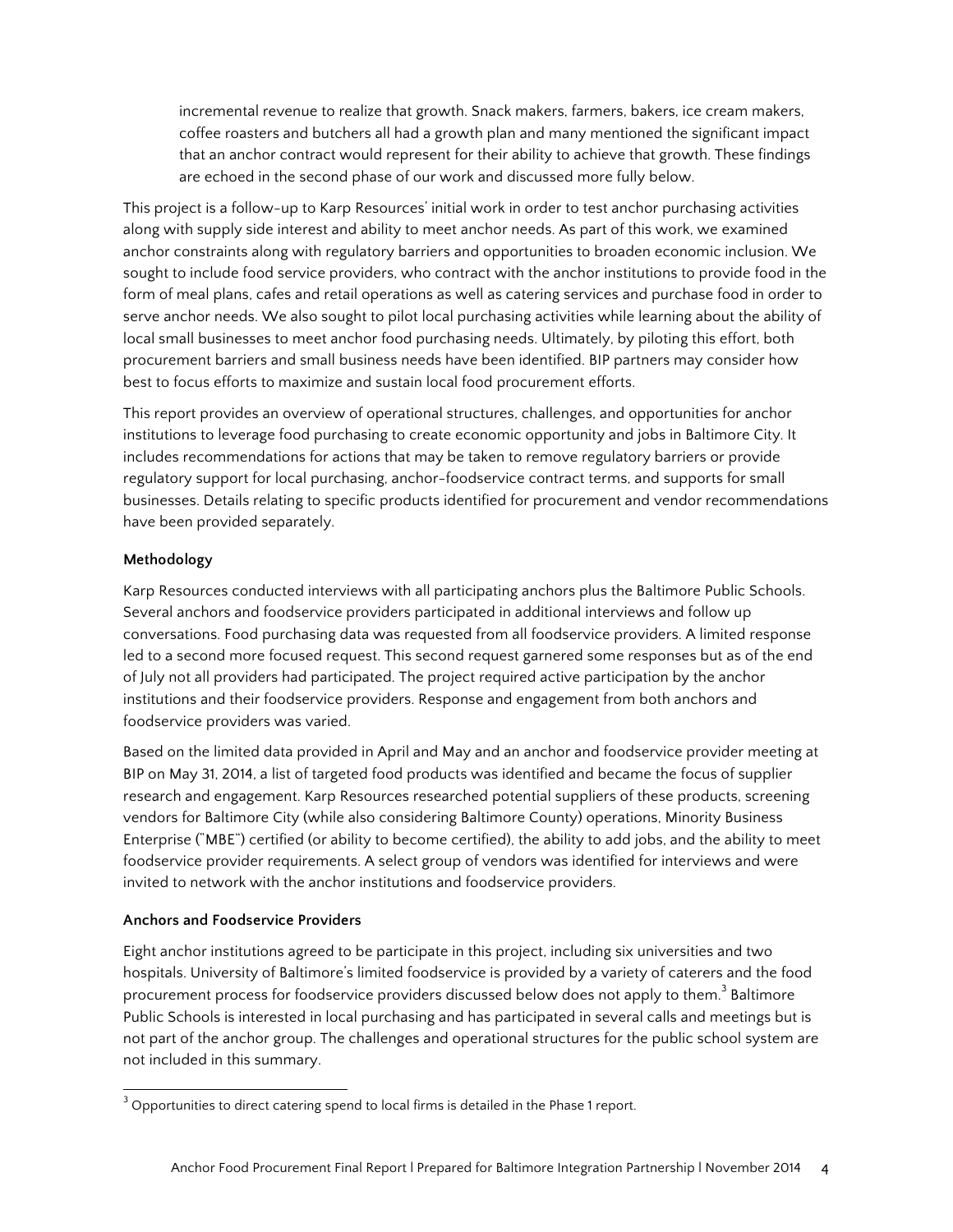| <b>Participating Anchor Institutions</b>                |                                    |
|---------------------------------------------------------|------------------------------------|
| Public                                                  | Private                            |
| University of Baltimore                                 | <b>Bon Secours Hospital</b>        |
| <b>Coppin State University</b>                          | Johns Hopkins Hospital             |
| University of Maryland Baltimore*                       | Maryland Institute College of Art* |
|                                                         | Loyola University Maryland*        |
|                                                         | Johns Hopkins University*          |
| *Anchor institutions with engaged foodservice providers |                                    |

## Public Institutions

Public institutions interviewed for this project – Coppin State, University of Baltimore, and University of Maryland, Baltimore – shared concerns regarding their ability to preference local businesses or foods on the basis of region alone, citing statewide limitations on local preferencing laws requiring free and open competition for government purchasing. These concerns do not apply to private institutions.

One of the challenges continues to be gaining a clear understanding of Maryland procurement laws and regulations and their applicability in the public university context. Public procurement officials participating in this project have a general understanding of the law, but are fuzzy on legal details. Conversations and emails with the Governor's office, the Department of General Services for the state of Maryland, and staff at the Board of Public Works have helped to clarify some regulations and practices. Anchors may want to work with their internal legal departments to clarify the informal guidance provided to us in these conversations.

In general, Maryland Law "does not generally authorize State procurement officers to favor resident vendors over non-resident vendors in awarding procurement contracts,"<sup>4</sup> however, state universities are exempt from many sections of the state procurement statute,<sup>5</sup> including this provision. That said, the public universities we spoke with believe that the law does not allow any geographical specification or preferencing. As a result, these anchors believe they are unable to provide a mandate to foodservice companies to purchase from local companies. At least two public universities have very recently moved forward with new RFPs that express a "desire" for the food service provider to support local businesses. Both of these public universities felt that this was not inconsistent with a general prohibition against geographic preferencing. This was consistent with feedback we received in conversations with a representative from the governor's office and representatives from the Board of Public Works, neither of whom expressed any concern with the use of this kind of "desirable" language in a RFP. $^{\rm 6}$ 

 

<sup>4</sup> http://bpw.maryland.gov/Pages/adv-1996-5.aspx

<sup>5</sup> COMAR 21.01.03.01-1; http://www.president.umd.edu/policies/viii310a.html

 $6$  Telephone conference and email communications with representative at Office of the Governor of Maryland June 25, 2014 and emails dated July 3, 2014; telephone conference with representatives from the Maryland Board of Public Works, July 18, 2014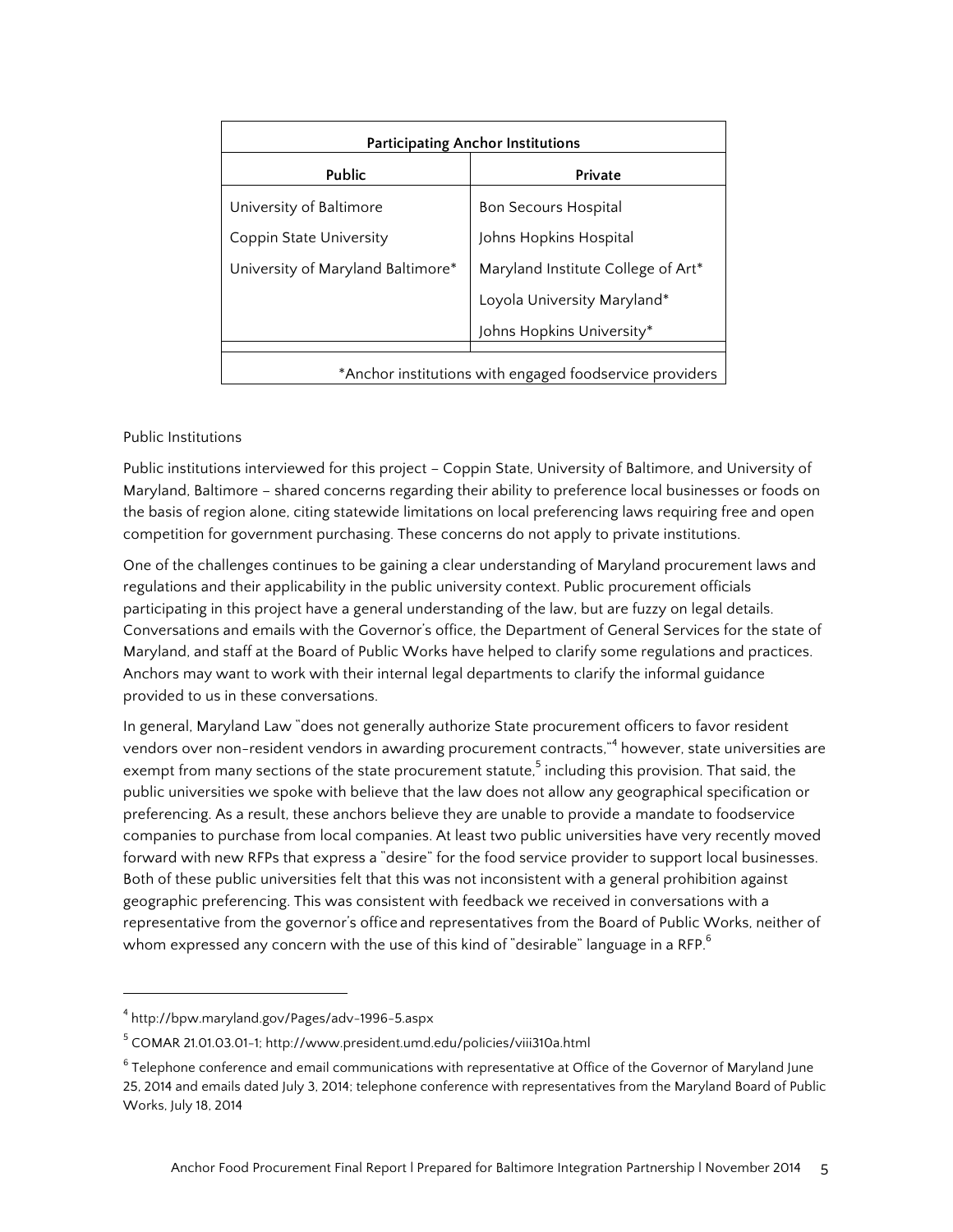## Foodservice Providers

Foodservice providers are typically national companies with one or more foodservice 'brands' operating across the United States. Foodservice providers respond to RFPs and try to meet anchors' needs relating to price, menu mix and ideology. Some foodservice providers distinguish themselves with a brand image relating to specific qualities or ideologies. Some, like Bon Appetit and Parkhurst, are driven by a local food, health and sustainability image. The ideology is reflected in the contract with the anchor, the menu and procurement operations. These companies are typically selected by the anchor because of their ideology and experience in these areas.

## Foodservice Contracts

All of the participating anchor institutions are working within the parameters of existing foodservice contracts with varying structures and terms around purchasing. The nature of the institution (public vs. private) and type of foodservice contract provides a basis for understanding some key differences between the institutions' level of participation and forward movement in this project.

There are several different types of foodservice contracts. At least one of the participating anchors uses a profit and loss contract. In this type of contract, the institution sets the price for food charged to students. The foodservice provider receives and retains all income from food service sales and is responsible for all costs of the operations. In other words, the foodservice provider is responsible for managing its food costs and has an incentive to keep food costs as low as possible. The foodservice provider bears all of the risk and any increase in costs is borne by the foodservice provider alone.

A second form of foodservice contract is the commission-based contract. Here, the university sets the meal plan price and the foodservice provider pays the university a commission on all sales. The commission is typically used by the university to cover its costs associated with foodservice, including facilities costs and other overhead. In this contract, as in the P&L contract, the foodservice provider must manage its food cost carefully because it cannot change the prices for the meal plan. Menus are set in advance and the foodservice provider has little flexibility in changing menus to adapt to changing food costs. Catering services are also often commission based but there is typically more flexibility in the prices charged for each individual catered event.

A third form of contract is known as the "cost plus". In this model, the foodservice provider receives a management fee for operating the account. The anchor pays a management fee and reimburses the foodservice provider for food and labor expenses.

P&L contracts may come with rigid menus that are incorporated into the foodservice provider's contract, and recipes that are dictated from corporate headquarters. One on-site foodservice manager indicated that decisions about menus, foods served, where to purchase, and what to purchase are beyond the scope of his job responsibilities. He can purchase the foods he needs to make the items on the approved menus from corporate approved vendors.

There are anchor-foodservice provider relationships that allow for more flexibility and more creativity. For example, the 'cost-plus' model places the food cost on the anchor, and some contracts include provisions for subsidies or setoffs to meet specific goals such as local food purchasing. In these cases, the institution often desires seasonal and local menus and the foodservice provider at the corporate and site level may have greater flexibility in creating and modifying menus. This helps the on-site foodservice provider to have greater purchasing flexibility, and the ability to take advantage of good prices on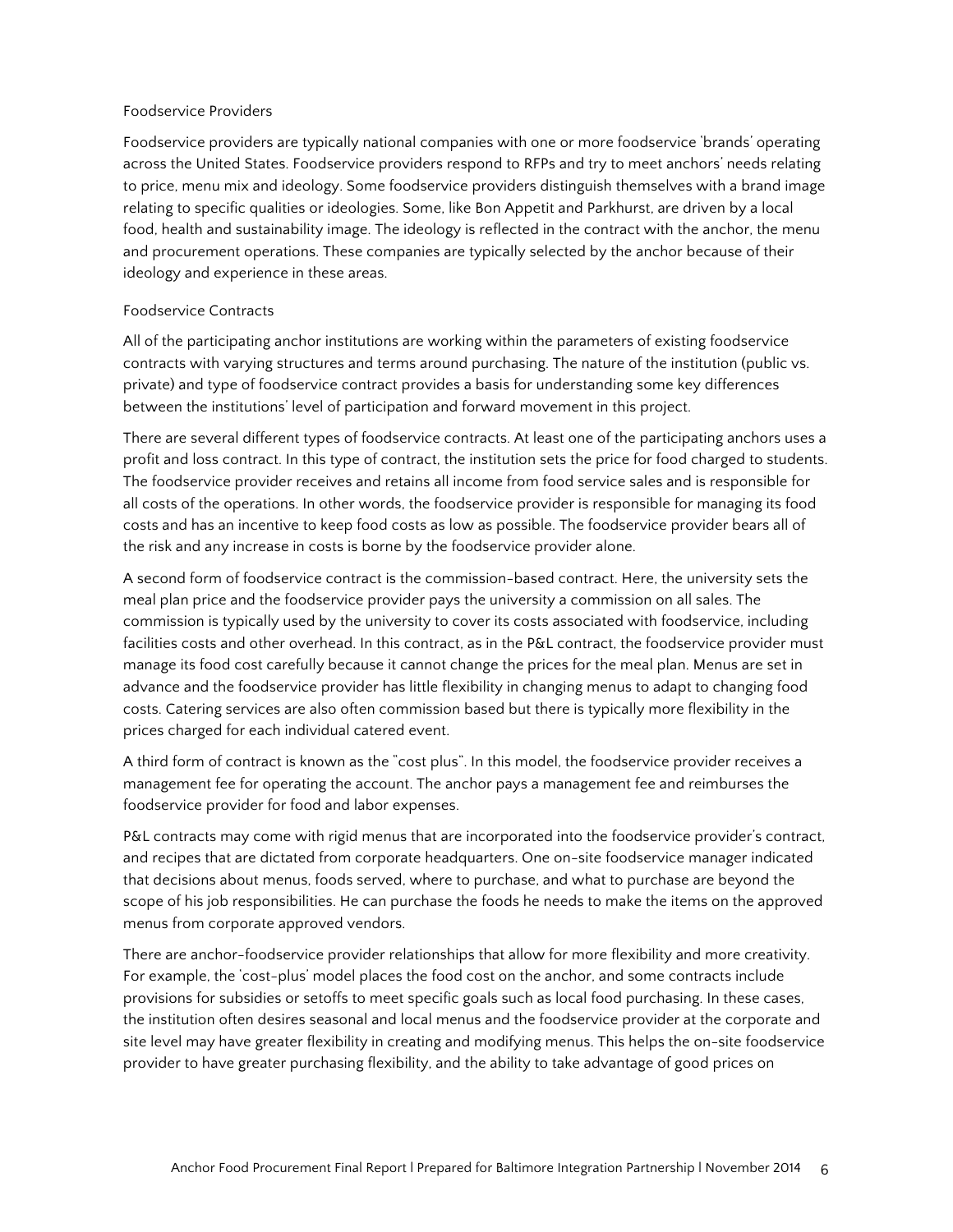seasonal and local produce. Anchors with these ideologies and local food purchasing goals will build in local food purchasing requirements into the foodservice provider's contract.<sup>7</sup>

# Food Procurement

Aside from catering, all foodservice purchasing is done by the contracted foodservice provider. All foodservice providers have a centralized purchasing department. At the time of contract award, the procurement team identifies and approves vendors that the on-site foodservice manager may utilize. The vendors typically include a range of national companies such as broadline distributors that provide a broad range of food products, as well as local companies. Contracts with broadline distributors typically specify volume purchasing requirements in order to obtain preferred pricing. In most cases, at the time of the contract award the corporate procurement team comes to the local market to begin the process of evaluating and selecting local vendors.

On-site operators are not permitted to order from non-approved vendors (though some do so anyway because they feel it is necessary to do their jobs; for example, one foodservice provider used a nonapproved kosher vendor while he waited for corporate approval). The approval process targets several different concerns in addition to meeting supply and delivery needs and coming to agreement on price. Liability, food safety, and quality are key factors.

Foodservice operators typically require vendors to meet requirements relating to supply capacity, quality, 30-45 day payment terms, and liability insurance. Foodservice providers have indicated varying insurance requirements ranging from two million dollars per occurrence up to five million dollars per occurrence. In some cases, this requirement stems from the contract the foodservice provider has with the anchor, which specifies that the foodservice provider must have each vendor maintain specified coverage, and name both the foodservice operator and the anchor as additional insureds. Vendors must also demonstrate varying levels of food safety, in some cases including a Hazard Analysis and Critical Control Point (HACCP) plan, third party food safety audit, the ability to do a recall and a bioterrorism plan.

Managing food cost is essential to every foodservice business. Vendor selection at the corporate level allows national foodservice providers to engage in volume purchasing contracts with their vendors and ensure best pricing. Site foodservice managers are therefore required to purchase from these vendors in order to ensure that required volumes are met. Some foodservice providers have a two-tiered system of approved providers and preferred providers. One vendor we interviewed sold his products to several foodservice providers servicing Baltimore city anchors and lost the accounts because he did not have preferred provider status. He is currently attempting to meet the requirements for preferred status, which are the most stringent requirements we encountered in our interviews.

Foodservice providers with a local foods ideology will use a broadline distributor but will also have a larger number of local vendors for sourcing local products. Food service providers often prefer local products to be purchased through their broadline distributor both to help meet minimum purchase requirements as well as to minimize the number of vendors and deliveries that must be coordinated. However, due to the fragmented nature of local suppliers and small-batch production, they often cannot meet the minimum volume, insurance and other certification requirements of the broadliners.

 $<sup>7</sup>$  As discussed below, these foodservice providers are looking for local companies to meet their food purchasing</sup> needs and have been supportive and engaged partners in this project. That said, local food goals do not always line up with this project's economic development goals. For example, the contract may define local as grown within 200 miles, which does little to foster job growth in Baltimore City.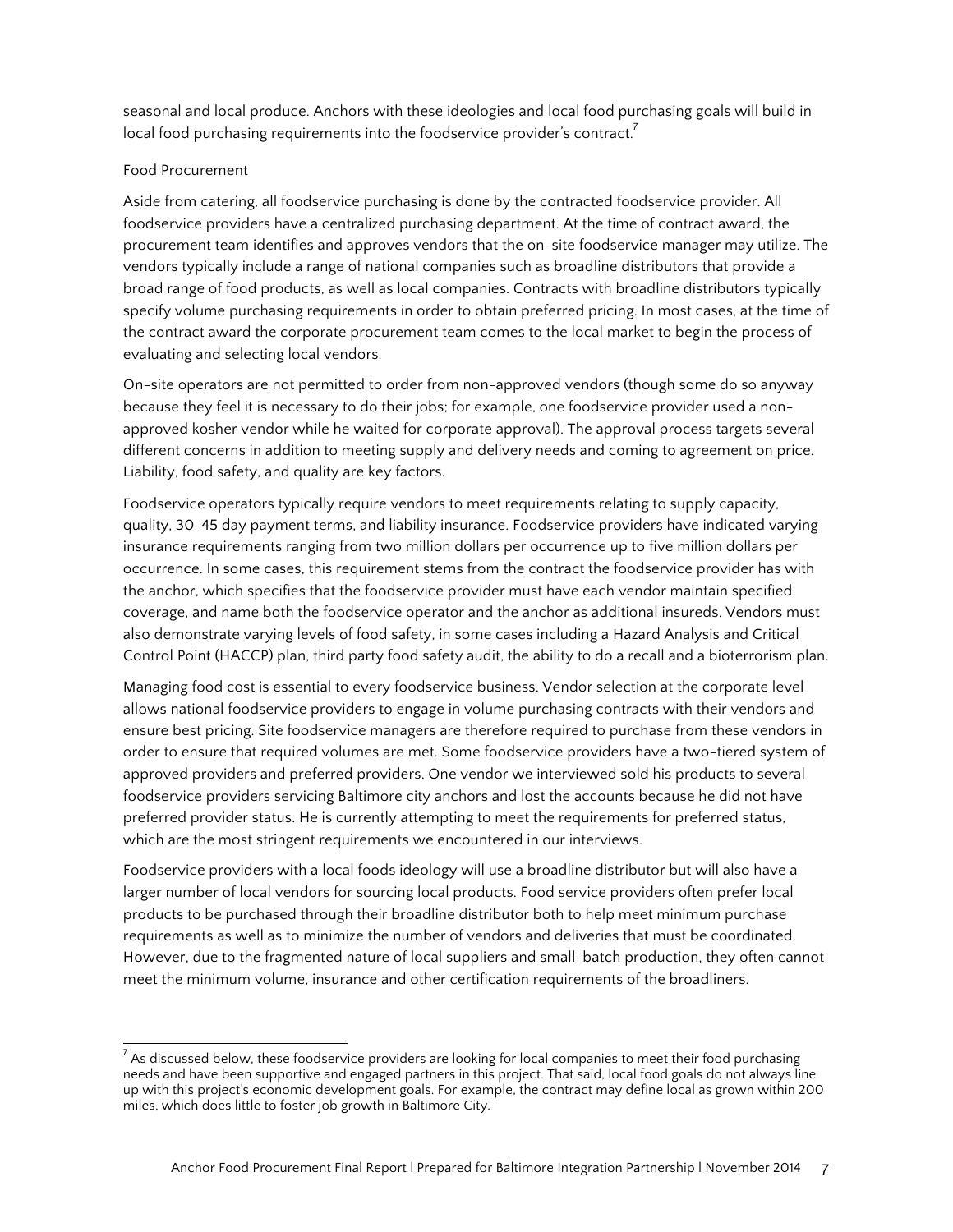All foodservice providers purchase from some smaller and local vendors. All providers have expressed concern about price when discussing potential vendor or product changes. As discussed above, some have more flexibility in passing that cost on to the anchor or managing cost with menu creativity.

# **Suppliers**

Karp Resources requested detailed purchasing data from all participating anchors and foodservice providers. Data was received from some, but not all, of the foodservice providers. Karp Resources sought data in order to identify product areas to match with local vendors, and identify local vendors with successful relationships with anchor foodservice providers. The lack of full participation by the foodservice providers leading up to the May 30, 2014 anchor meeting limited the results of that data analysis.

Foodservice providers present at the May 30, 2014 meeting were, however, forthcoming in an open discussion about products they would like to buy and see as viable options for changing suppliers and together we generated a list of products for further research and vendor identification.<sup>8</sup> Details relating to specific products and suppliers have been prepared for the anchors and foodservice providers in a separate document.

# Local Suppliers

 

In the food sector there are very few MBE certified businesses, and a significant barrier to working with MBE vendors is simply finding them. Karp Resources' 2013 study identified 551 food related businesses in Baltimore City and Baltimore County. Of those, only 37 (6.7%) are city or state certified MBEs. A majority of those certified are caterers, food contractors, or concessionaires—companies that would be prime contractors to an anchor institution. Of the products identified by the foodservice providers, a single bakery was identified as MBE certified at the city or state level.

Karp Resources surveyed a range of businesses producing the desired products first to determine if the business had the potential to become a MBE or WBE based on company ownership. Of those businesses that were willing to share this information, no additional businesses were identified. Several businesses contacted were majority woman owned but not WBE certified.

It is believed that the limited number of certified MBEs in this sector could be attributed to the limited application of MBE goals to subcontractors hired by the foodservice provider.<sup>9</sup> There are no legal barriers to anchor institutions mandating MBE goals in foodservice provider contracts and this approach is used by at least one participating public institution. It is also common in other sectors like real estate where, developers utilizing public resources in Maryland and Baltimore City are given MBE subcontracting goals for the construction parts of real estate projects.

Small businesses interviewed as part of this study had difficulty meeting the requirements for selling directly to foodservice providers. One local business described the challenges as onerous and not something that most small business – especially startups—would be able to meet. As discussed above, this vendor lost accounts with two foodservice providers unless and until he meets requirements for preferred vendor status. New requirements to become a preferred provider included that he must

<sup>&</sup>lt;sup>8</sup> Coppin State, MICA, Loyola, JHU, University of Maryland Baltimore, and Baltimore Public Schools participated in the May 30 meeting, along with Bon Appetit and Parkhurst.

 $9$  One public institution participating in this project said that his foodservice provider is meeting a required goal through a single MBE certified food distributor.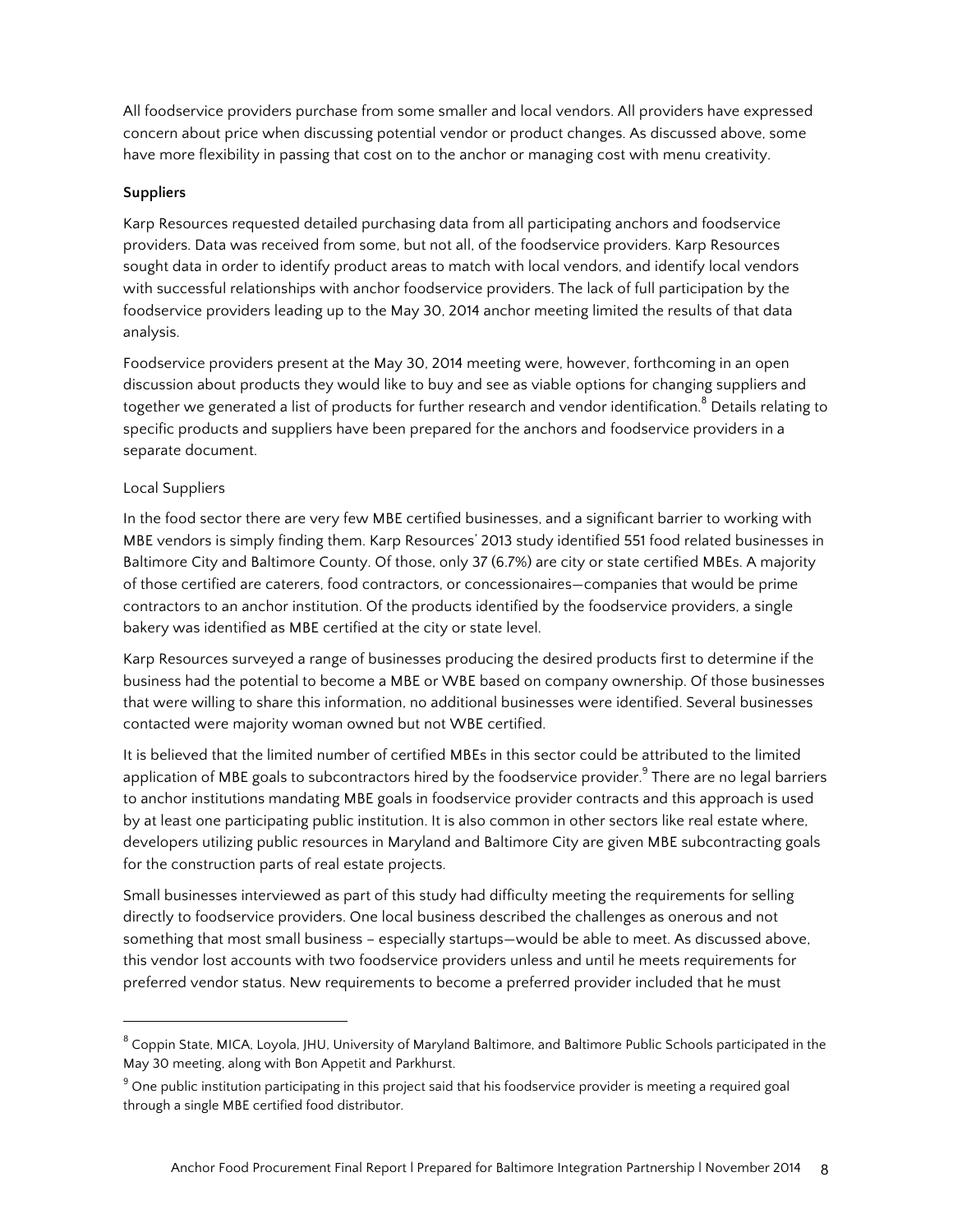submit to and pay for a third party food safety audit, implement a HACCP plan, have a food recall plan and bioterrorism plan in place, add some type of metal detector to screen the food for any metals that might accidentally get into the food, accept 180 payment terms, and agree to pay a fee of three to seven percent of sales back to the foodservice provider at the end of each month.

Some small businesses choose to work with distributors instead of selling directly to foodservice providers. One business interviewed said it was able to meet the requirements to sell to distributors such as United Natural Foods Incorporated ("UNFI"), who in turn, sells to larger retailers and foodservice providers. This small business was eager to make direct contact with foodservice providers and then direct them to the distributor for purchase. This is consistent with food service providers' statements that it the lowest barrier top purchasing local foods would be through their distributors and our recommendations in the 2013 report.

Other small businesses will need assistance to meet procurement requirements. For some, that may take the form of access to funds, either capital to grow or pay for specific expenses like the cost of a third party food safety audit. A line of revolving credit may be required to support long payment terms. Assistance may also be needed to meet food safety requirements such as creating a HACCP plan, or business planning to meet the needs of serving larger buyers.

## **Recommendations**

Karp Resources has identified a number of areas that can support local food procurement efforts. Recommendations fall into six general categories, and are aimed broadly at supporting MBE and small businesses, and supporting regulatory change, internal policy adoption and institutional cultures that will foster increased anchor and foodservice provider local food procurement.

Anchors must determine that local purchasing is a priority and must lead the charge. Some of the recommendations below are specifically for anchor institutions to make within their individual institutions; others are recommendations that anchors can adopt and push forward with assistance from advocate organizations. Without a strategic commitment to local purchasing from anchor leadership that includes clear goal setting, this work will not be successful.

## **Support Minority Business Enterprises**

1. MBE Identification

 

As discussed above, there are very few MBE certified food businesses, and the majority of those that are listed are caterers, not fresh or packaged food suppliers. Identifying those businesses that have the potential to become certified is challenging. A necessary first step is to work with city and state offices of minority affairs to conduct public relations and outreach to minority businesses and educate about MBE certification benefits. Specific areas of opportunity for food businesses include outreach to Lexington Market vendors and entrepreneurs who have expressed interested in The Food Hub, now in development.<sup>10</sup> Connecting and keeping apace through social media and other nimble communications channels will enable awareness for BIP and on-going project teams at the anchor institutions, to become aware of and connect with Baltimore culinarians and early-stage entrepreneurs going into artisan food manufacturing and catering.

 $10$  Greg Heller has a mailing list of over 200 individuals who have expressed an interest in the Food Hub. The list includes name and contact information only and does not identify the nature of the business.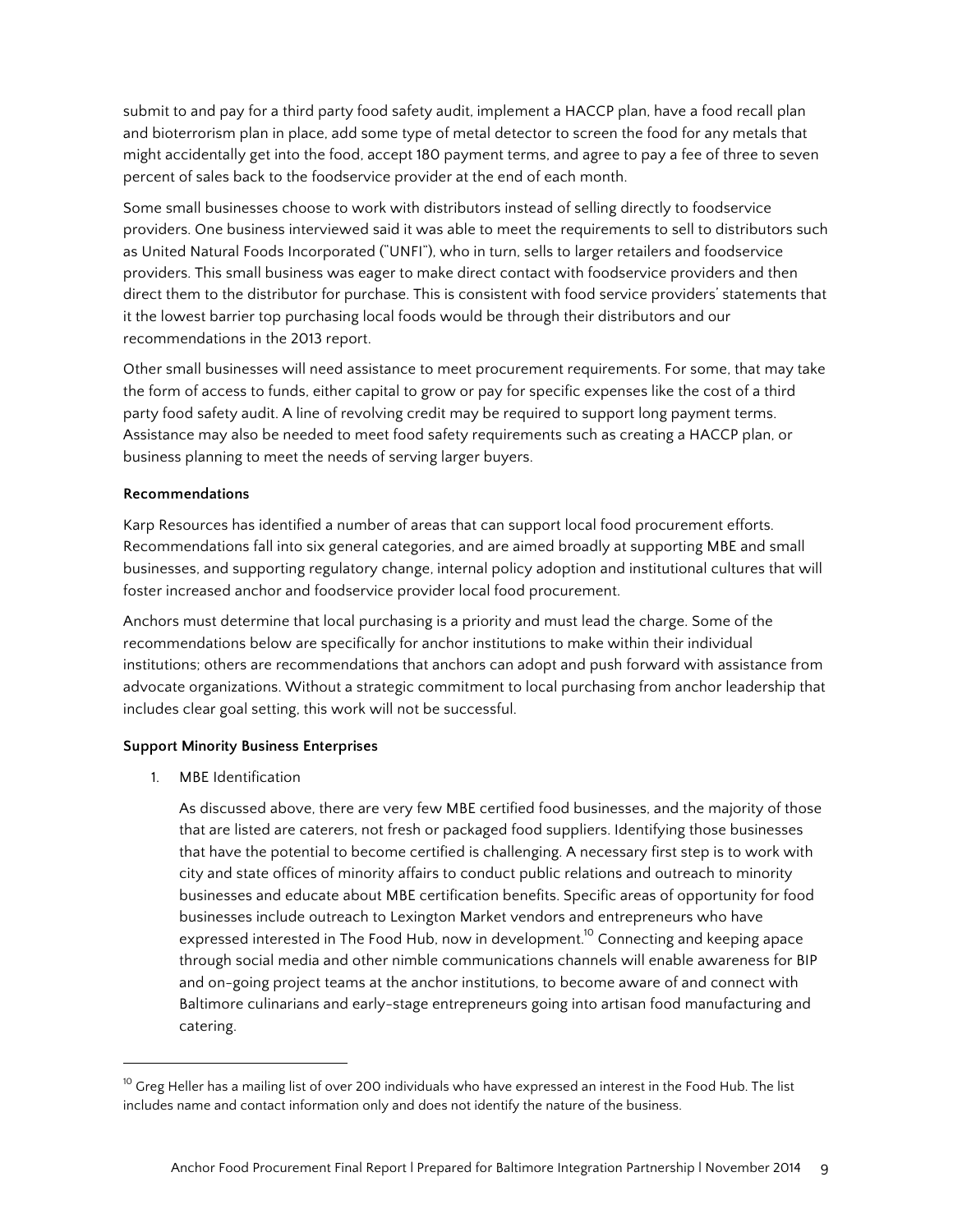## 2. Support W/MBE Certification Process

Once businesses have been identified, it is likely that they will need to be shown the value of obtaining certification and support to work their way through the city and state W/MBE Certification processes. These two processes are different and require the applicant to submit lengthy and detailed applications. A toolkit outlining benefits to food businesses, steps to achieving certification and a listing of resources that provide assistance during the certification process would help these businesses achieve certification.

3. Seek Expansion of MICUA Goals

The Maryland Independent College & University Association (MICUA) has a MBE policy and goals set for member schools for construction projects, as well as tools that support minority business certification. MICUA has the ability to influence private universities' procurement policies across Maryland. Its MBE procurement policies (adopted by member schools) are limited to construction projects. An expansion of MBE procurement goals to the full range of businesses that provide products and services to schools would influence all member schools and provide a broader range of MBE businesses with opportunities with those institutions. The existing construction goals could also be adapted by private schools to food procurement.

#### **Support Small Businesses**

1. Foster Connections

Foodservice providers need assistance identifying viable Baltimore City businesses. Small food businesses need assistance finding the right person at a foodservice company. A list of food businesses created in Phase 1 of this project can be a starting point for identifying food businesses. It needs to be owned and updated in order to serve as a starting place for foodservice providers looking for local businesses and could possibly serve as the basis for a mobile application for both foodservice providers and food businesses to connect.

In addition to direct connections between foodservice providers and small businesses, in many instances a foodservice provider may find it easier to purchase from a vendor if their product is sold through a distributor. Fostering connections and introductions between foodservice distributors and small businesses may help to make procurement efforts successful.

Key to including W/MBEs in this project will be including both the state and city offices supporting minority affairs and small businesses. Food businesses can be sought after and included in their outreach and education efforts, including the MBE University.

2. Vendor Showcase

Food purchasing is built on relationships. Foodservice providers seeking to work with small businesses want to meet them and start a conversation; small businesses reaching out to foodservice providers cold often have little luck. As seen at the July 31, 2014 meeting, in person meetings are the best way to build connections with local vendors. An annual vendor fair would bring connections to life for major foodservice companies, food entrepreneurs and anchors. This could be hosted independently, or could be part of a larger trade show such as Expo East or Maryland's Best annual Buyer-Grower Expo, which connects buyers with growers and processors. Part of the fair could include educational workshops including W/MBE certification, requirements for serving vendors, and technical assistance for small businesses. A similar approach is currently taken by New York State as part of the International Restaurant & Food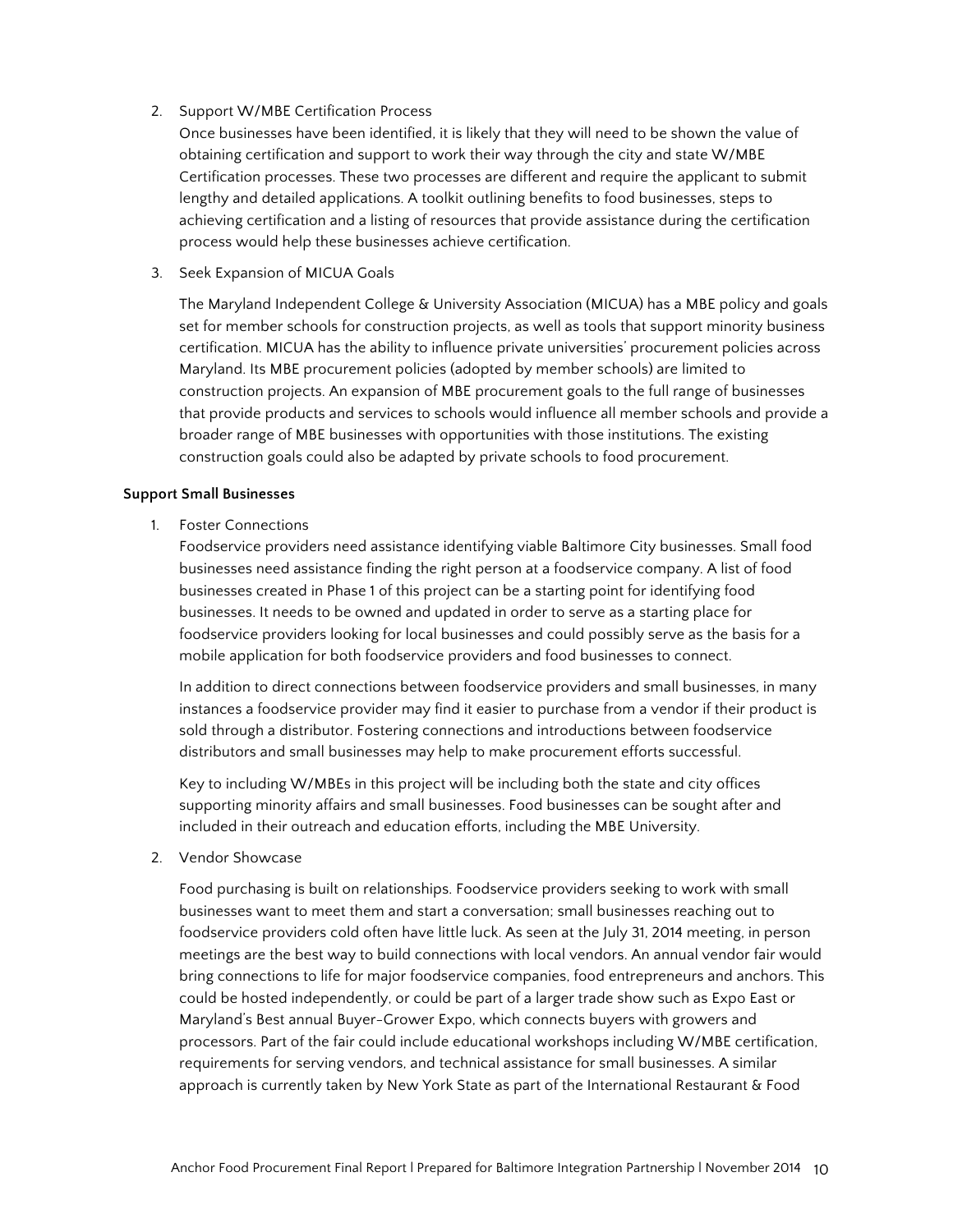Service Show of New York, where the NYS Department of Agriculture hosts the "Taste NY/Pride of New York" section featuring local producers and the Farm to City Expo. Local agriculture and food business educational workshops are integrated into the trade show.<sup>11</sup>

This event is not ideally a unilateral BIP event, but a collaboration with local organizations and government agencies, including those engaged with minority and small business development and with food and agriculture. Organizations and institutions engaged in this process can play a role: the Food Hub is uniquely aligned with emerging food businesses to coordinate a vendor fair, while anchors could donate space on campus with ample parking for the event. W/MBE and small business resources -- both governmental and non-governmental, including those providing technical assistance and financial support, along with the Department of Agriculture, Health department and other regulatory agencies can leverage their resources to invite participants and provide workshops at the event. Additional marketing and outreach to food businesses along with a communications plan could be a project for university business and communication departments and/or advocacy organizations. BIP may be one source of funding for the fair, but other sources will need to be leveraged to cover the costs of the event.

To be successful, both anchor institutions and their foodservice providers must participate. While anchor institutions can make requests of their foodservice providers, those doing the actual purchasing must agree to be active participants in a vendor fair of any kind. Moreover, a vendor fair is a first – and essential – step in building relationships but not the end in itself. Anchors and foodservice providers will need to demonstrate a plan for ongoing commitment to building on and developing the initial connections from a vendor fair.

3. Professional Support Services

Provide small businesses participating in procurement projects with referrals to small business programs and technical assistance to help them grow to meet anchor needs. This can occur in a variety of places: within universities, at trade shows and within existing government and not for profit programs (as discussed above) and through a food hub (discussed in more detail below).

Small businesses may need sales and marketing assistance, including website and package design, in order to present themselves to foodservice providers. They will also need to understand institutional foodservice needs and requirements around quality, consistent supply, food safety, payment terms, delivery and insurance, and then assistance to put those pieces in place. Specific challenges may be faced with respect to growth – both to meet volumes and delivery requirements, access to capital to implement growth strategies or to cover costs for third party food safety audits and cash flow to manage long payment terms. Meeting these challenges may also require legal and business planning assistance.

Anchor institutions may implement specific programs to support small business development specifically target to food businesses, or may refer small businesses to existing resources. If the latter is preferred, anchors should work with existing small business service providers, such as Maryland Capital Enterprises, to make them aware of food service purchasing requirements so that those needs can be directly addressed as part of existing programming.

4. Unbundle Purchases

Small businesses cannot always meet the supply needs of a foodservice provider. Food service

<sup>&</sup>lt;sup>11</sup> https://www.governor.ny.gov/press/02282014-taste-ny-experience; www.internationalrestaurantny.com.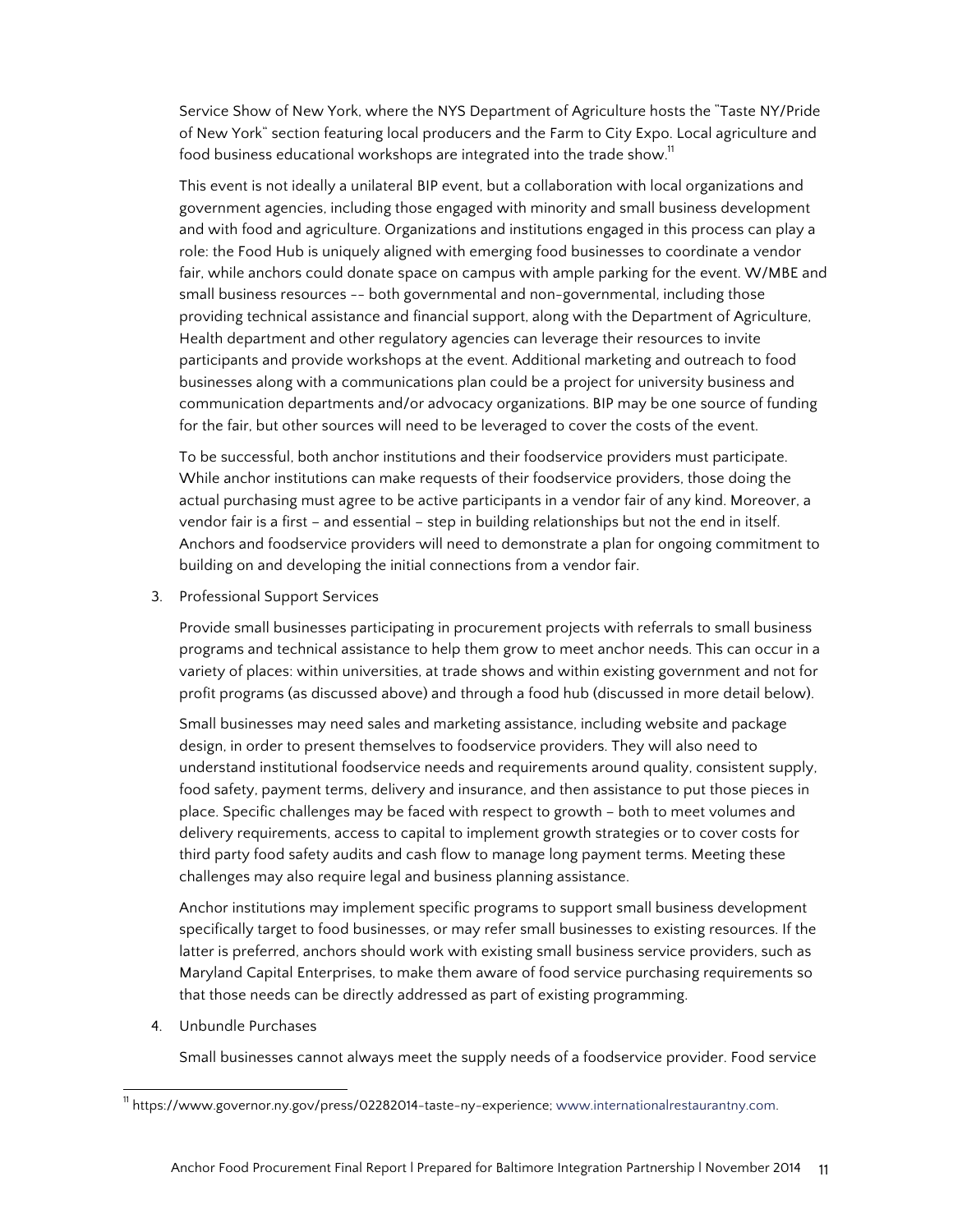providers can split purchasing and allocate a low risk volume of product to purchase from a small business. This will allow a small business to build knowledge and capacity. Consider using alternative budgets to support this initiative, such as education, marketing, health and wellness or sustainability budgets if the contractual relationship between anchor and foodservice provider does not allow for sufficient flexibility in food cost.

Note that public institutions are prohibited from bundling procurements if doing so would limit participation by MBEs and small businesses.<sup>12</sup> Although this section applies to the institution's contract with foodservice providers (not to the companies that sell food to the foodservice provider), this recommendation applies the same reasoning to the foodservice companies in order to open competition to small businesses.

## **Work with Legislature**

1. RISE Legislation and Sustainable Communities Act

The Regional Institution Strategic Enterprise Program ("RISE") allows institutions of higher education, non-profits associated with public schools and non-profits associated with federal agencies to apply to create RISE zones around their facility based on a showing that the group has a economic development and/or revitalization plan for the area and a significant financial commitment to the area.

Once the RISE Zone is designated, it will receive a "business development concierge" to help entities locating in the zone with permit and license applications, and applications to existing programs at DBED, DHCD, or DOT. Businesses locating in the RISE zone are entitled to property tax credits and an income tax.

The legislation does not, however, specifically allow or require public universities to apply a procurement preference to the designated zone. As public universities do not believe they can require a geographic preference, regulations specifically allowing or mandating public spending would support economic development and job growth.

Similarly, the Sustainable Communities Act established a "Sustainable Communities" designation in order to strengthen reinvestment and revitalization in Maryland's older communities. It enhanced an existing rehabilitation tax credit and simplified the framework for designated revitalization target areas in the Community Legacy (CL) and Neighborhood BusinessWorks (NBW) programs.13 Communities apply to receive the designation and submit an action plan. Baltimore City is approved and the action plan includes strategies to enhance "the City's economic competitiveness, inclusiveness and workforce development".<sup>14</sup> Like the RISE legislation, no provisions have been made for public agencies or anchors to allocate purchasing dollars in designated geographic areas.

Without legislative or regulatory action, the University System of Maryland would need to seek comment from the Board of Public Works ("BPW") and Administrative, Executive and Legal Review ("AELR"). As a general proposition, any changes to statewide university purchasing policies should take into account that University System of Maryland schools are located in diverse areas of the state. In the case of Sustainable Communities, 22 of Maryland's 24 counties

 <sup>12</sup> COMAR 21.05.01.08

<sup>&</sup>lt;sup>13</sup> http://planning.maryland.gov/yourpart/sustainablecommunities.shtml

<sup>&</sup>lt;sup>14</sup> http://www.mdhousing.org/website/programs/dn/documents/baltimore\_app.pdf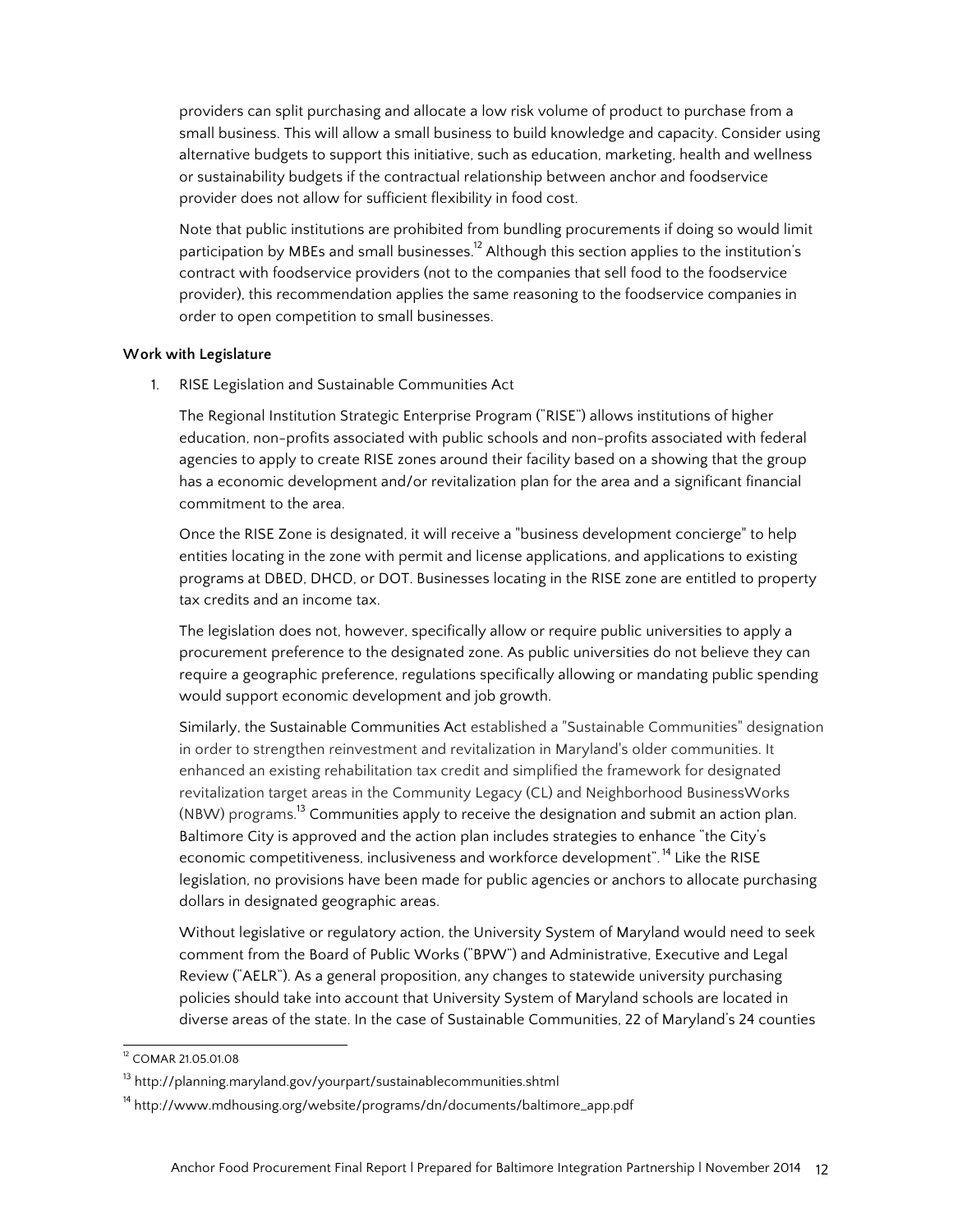have been jointly designated by the state and local governments and accordingly, this recommendation may be viewed as generally applicable to schools across the state.

2. Local Food Price Preference

The 'Locally Grown Foods' provision, COMAR 21.11.07.08 provides that certain state schools "shall give a price preference for locally grown food." Under the statute, 'locally grown food'' is defined as food grown in Maryland. While this is a mandatory price preference, it is not applicable to public universities because they are not considered a "state school" under COMAR.<sup>15</sup> The legislature could seek to apply this provision to K-12 and public universities and doing so would see a significant change in purchases of food grown in Maryland.

One area of opportunity identified in this study was local ground beef. There is a Baltimore City meat processor that has capacity and would need to add high paying meat cutting jobs if awarded anchor accounts. Local and grass fed ground beef is more expensive but a better product for human health and the environment. A price preference in this category could be extremely helpful in moving purchasing to a more expensive but desired product.

A local food price preference might also create secondary opportunities for businesses engaged in transporting and processing locally grown food.

3. Align City and State W/MBE Certification Process

Our research echoed the findings of the Mayor's Advisory Council and Minority and Women-Owned Business Enterprises, and others, finding that low participation in city and state MBE programs may be in part due to challenges in completing applications and differing requirements for participation in city and state programs. The Mayor's Advisory Council determined that, to the extent allowed by law, there should be reciprocity between jurisdictions and organizations, and a universal certification application that can be accepted by multiple jurisdictions in the State. To achieve this objective, they made two recommendations: first, to re-examine the certification process, "making it reflective of the City's objectives and simpler for M/WBEs to complete and be electronically accessible" and second, to direct MWBD and MWBOO to convene a working group consisting of stakeholders from the City, State of Maryland and appropriate third party certification organizations and determine reciprocity opportunities and other streamlining initiatives that will support Baltimore's M/WBEs and minimize the administrative burden of the certification process. To the extent that these processes can be streamlined or reciprocity can be granted with third party certification organizations it will help minority owned food businesses become certified and allow public universities to meet MBE procurement goals through their food purchasing.<sup>16</sup> At least one business we interviewed is not city or state MBE certified but holds a third party certification.

4. Refine Economic Benefit Advisory

 

The Economic Benefit Analysis set forth in COMAR 21.05.03.03 and explained in BPW Advisory 1996-4 Economic-Benefits as a Factor in Evaluating CSP allows public procurement by institutions subject to COMAR to award up to ten points in the technical specification in the RFP

<sup>&</sup>lt;sup>15</sup> Telephone conference and email communications with representative at Office of the Governor of Maryland June 25, 2014 and emails dated July 3, 2014. An example of a "state school" is Maryland School for the Deaf.

<sup>&</sup>lt;sup>16</sup> Mayor's Advisory Council on Minority and Women-Owned Business Enterprises, A New Day A Better Way, Rebuilding A Stronger Baltimore Through Economic Inclusion, April 24, 2013 at p. 34.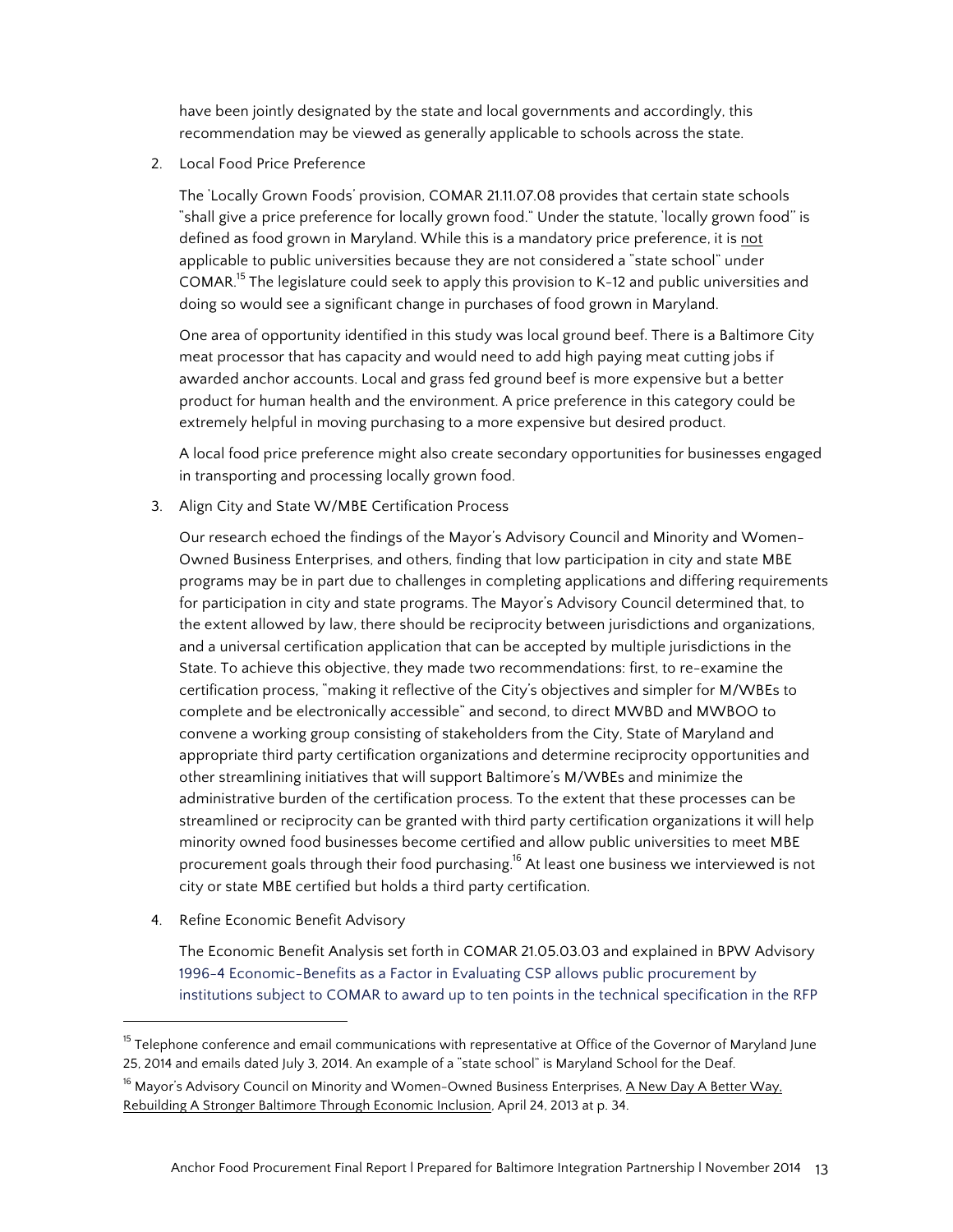to a showing of how the successful bidder (foodservice provider in this case) will benefit the Maryland economy. Although public universities are not subject to COMAR, some University System of Maryland anchors are already using this analysis.<sup>17</sup>

Two regulatory options are available here: first, seek an amendment to COMAR to require the Economic Benefit Analysis to be used by public universities; or second, request that the University of Maryland require a similar analysis and seek comment from the AELR and BPW. As with the current economic benefits analysis, this would not be a resident preference; it would require a showing that there would be economic benefit to the state. Ideally, a more targeted approach such as those relating to RISE zone or Sustainable Communities purchasing, discussed above, would target a specific community or city based on identified needs.

## **Procurement and Contract Strategies**

## 1. Set MBE Purchasing Goals

Public institutions are required to have MBE purchasing goals and include them in foodservice RFPs. Private institutions may adopt similar policies in order to support MBE growth. MICUA has adopted MBE goals for construction projects and has requested that all of their member institution sign on. The policies and supports listed in the MICUA program can be adapted for foodservice providers.<sup>18</sup>

2. Include Language in the RFP "Desirables" Section

Private and public universities can include language in the "desirables" section of a foodservice RFP that supports local purchasing and hiring. At least one public university is now including a section in the RFP that is counted as part of the technical evaluation that provides "[d]escribe your Company's commitment to local sourcing of food services (i.e., buying local fruits and vegetables, hiring employees, investing in local community) and for creating opportunities for diversified supplier integration, including local providers in West Baltimore, the City of Baltimore and the State of Maryland, including the solutions you will provide.<sup>19</sup> This language is consistent with information provided by staff at BPW that public universities are not subject to COMAR's restriction on geographical preferencing.

Similarly, RFP's can include language that it is desirable for the foodservice provider to work with Baltimore City workforce development organizations in hiring for the institution.

3. Adopt Executive Order 01.01.2013.05 Equivalent

 

Governor O'Malley recently adopted an executive order that allows for procurement preferences for purchasing from areas of "higher than average unemployment" under specific conditions.<sup>20</sup> This order does not apply to University of Maryland schools or to private institutions. Private institutions could adopt language in the RFP that allows for this kind of food

 $17$  One school that included the economic benefit analysis in its RFP awarded the contract to a foodservice provider that did not address the economic benefit; other technical points outweighed the lack of points allocated to economic benefit.

<sup>18</sup> http://micua.org/MICUA%20MBE-LBE%20Policy%20Statement.pdf

<sup>&</sup>lt;sup>19</sup> http://www.procurement.umaryland.edu/ebid/files/RFP87800JJ/87800.pdf

<sup>20</sup> http://thetruthaboutplas.com/wp-content/uploads/2013/09/MD-EO-01.01.2013.05-092313-TEXT.pdf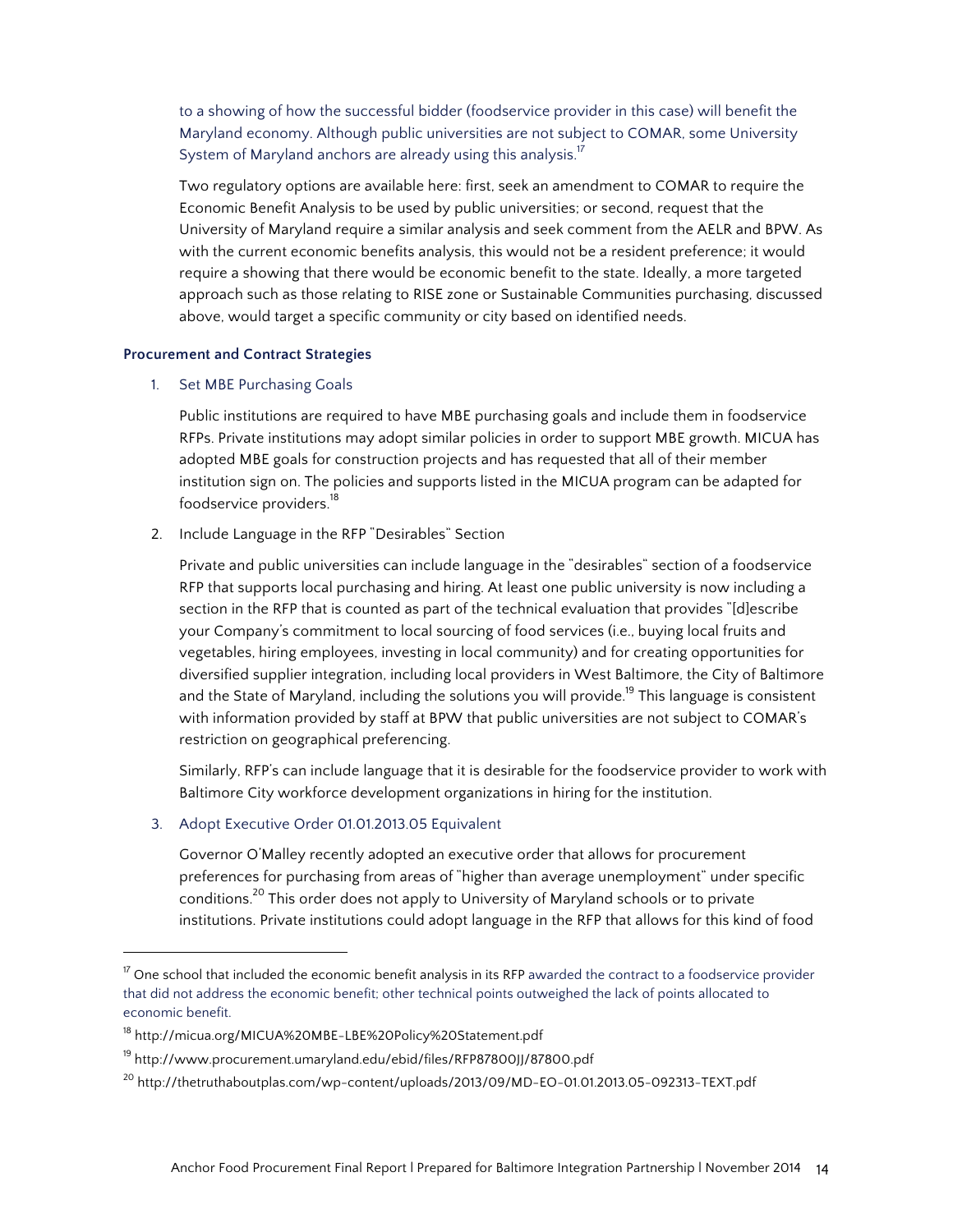purchasing preference. Extension to public institutions would support local procurement efforts. Guidance is currently being sought from the BPW to understand whether this would need to be direct legislative action or whether the University of Maryland system could modify its procurement policies to expressly permit similar action and seek the required comment from BPW and AELR.

## 4. Utilize Economic Benefit Analysis

As discussed above, both public and private schools may award technical points in their RFP to businesses that will create economic benefits to the State of Maryland. While not targeted specifically to Baltimore City, use of an existing policy with a defined framework could be immediately implemented by all anchors.

## 5. Adopt a local food price preference

The 'Locally Grown Foods' provision in COMAR 21.11.07.08, discussed above, could be adopted by both public and private institutions. Private institutions can include a local food price preference in their contracts without any legal concerns. Public institutions would need to have the policy adopted at the University level and receive comment from BPW and AELR.

# 6. Differentiate between local food and Baltimore City food

There are a myriad of definitions of local food, from that in COMAR, to policies identified by anchor institutions and still different definitions from their foodservice providers. In this work, to the extent possible, anchors should be careful to define local food and Baltimore city clearly in order to ensure that economic development goals can be achieved in specific geographic areas. Foodservice 'local' purchasing policies will likely extend far beyond Baltimore City and would not meet economic development goals.

## 7. Set goals, monitor and evaluate

Clear goals, even if modest, will be sure to help procurement policies forward. Anchors may set individual institutional goals for food procurement, apply them to foodservice contracts, implement tracking and monitoring systems to evaluate and assess with foodservice providers. This does not have to be a complicated endeavor; a single page evaluation checklist can support internal evaluation and become an effective tool for communicating with foodservice providers. The checklist could be shared with the BIP to report back on implementation progress.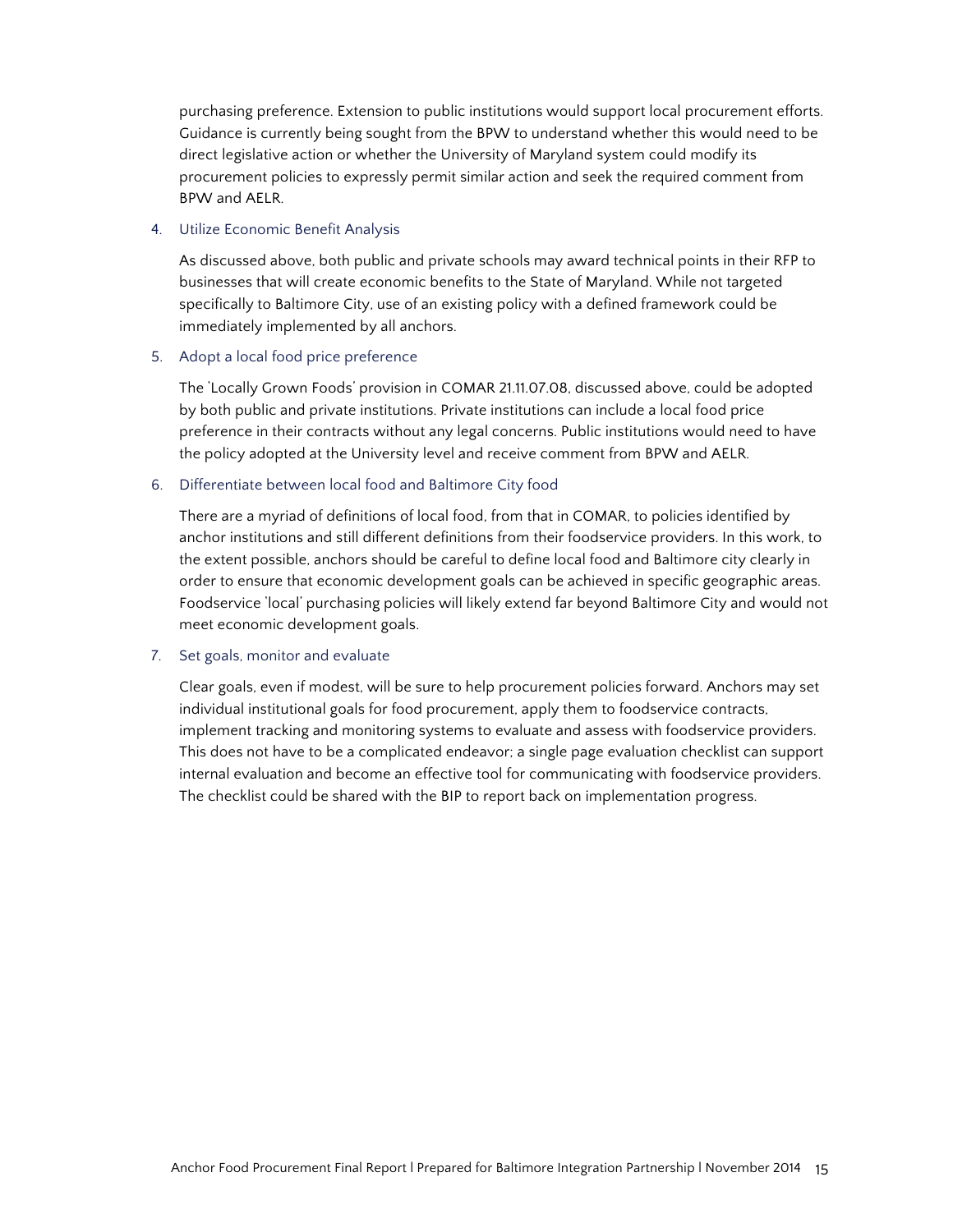## **Engage Students and Small Businesses**

Identify low risk retail items for foodservice providers to purchase from small businesses that will allow them to build up capacity while the foodservice provider gains trust. These rotating items may be showcased as "Support Baltimore Small Businesses" at the point of purchase. At schools, leverage existing anchor capacities through students and faculty to support small businesses (business development, marketing, legal, etc.). As discussed above, to the extent that foodservice contracts and budgets do not allow for this kind of experimentation, funding for this kind of initiative may be found in education, marketing, health and wellness or sustainability budgets, particularly to the extent that a university and foodservice are partnering in a student centered and educational project. Anchors may consider focusing on the local businesses that they are initiating purchasing from through pilot activities, as well as any businesses in areas they have targeted for community development activities.

## **Support the Baltimore Food Hub**

The proposed food hub can foster ongoing anchor and foodservice provider engagement to identify and support food entrepreneurs. Nascent businesses will need a variety of supports to grow into businesses capable of supplying anchor institutions. Food hubs in other areas provide technical assistance to food entrepreneurs, including food safety, research and developing (for recipes and packaging, financial, marketing (including web development), logistics support (aggregation), and could potentially also include MBE/SBR education and certification assistance.

The Baltimore Food Hub has proposed a program aimed at supporting small business development called "Cooking Up Business". This program has significant support from Johns Hopkins University, whose food service provider, Bon Appetit Management Co., has committed to significant product purchase from clients of Baltimore Food Hub. In addition JHU has committed funds for Cooking Up Business, pending American Communities Trust's ability to match those funds. Similarly, the Annie E. Casey Foundation is also supporting the Baltimore Food Hub.

Cooking Up Business is a five-part program that includes (1) Identifying and recruiting entrepreneurs; (2) group education on topics including food business basics, ServSafe training, essentials of legal and insurance issues, and panel discussions with potential buyers for the purpose of education and networking; (3) One-on-one counseling on business topics to include City/State licensing and permitting, insurance, financial literacy, business planning, marketing, sourcing, product development, distribution, pricing strategies, packaging and labeling, and nutrition analysis; (4) Micro-lending; and (5) Market connections with potential buyers, whereby the program will serve as matchmaker between entrepreneurs and buyers including anchor institutions and distributors.

#### **Investigate Group Purchasing Strategies**

Group purchasing strategies have been effective in a variety of settings. In the context of this work, food purchases are made by foodservice providers who do not ordinarily work together. That said, there are several opportunities for further investigation.

With leadership and commitment from a group of Baltimore anchor institutions, their respective foodservice providers may be able to agree to a purchasing volume of a specific product sufficient to attract a company to move to, or open a facility in, Baltimore or provide the basis for financing for such a move.

In other sectors, anchors may be able to work together to form cooperative group purchasing agreements in order to leverage local purchasing opportunities and gain lower prices that might not be